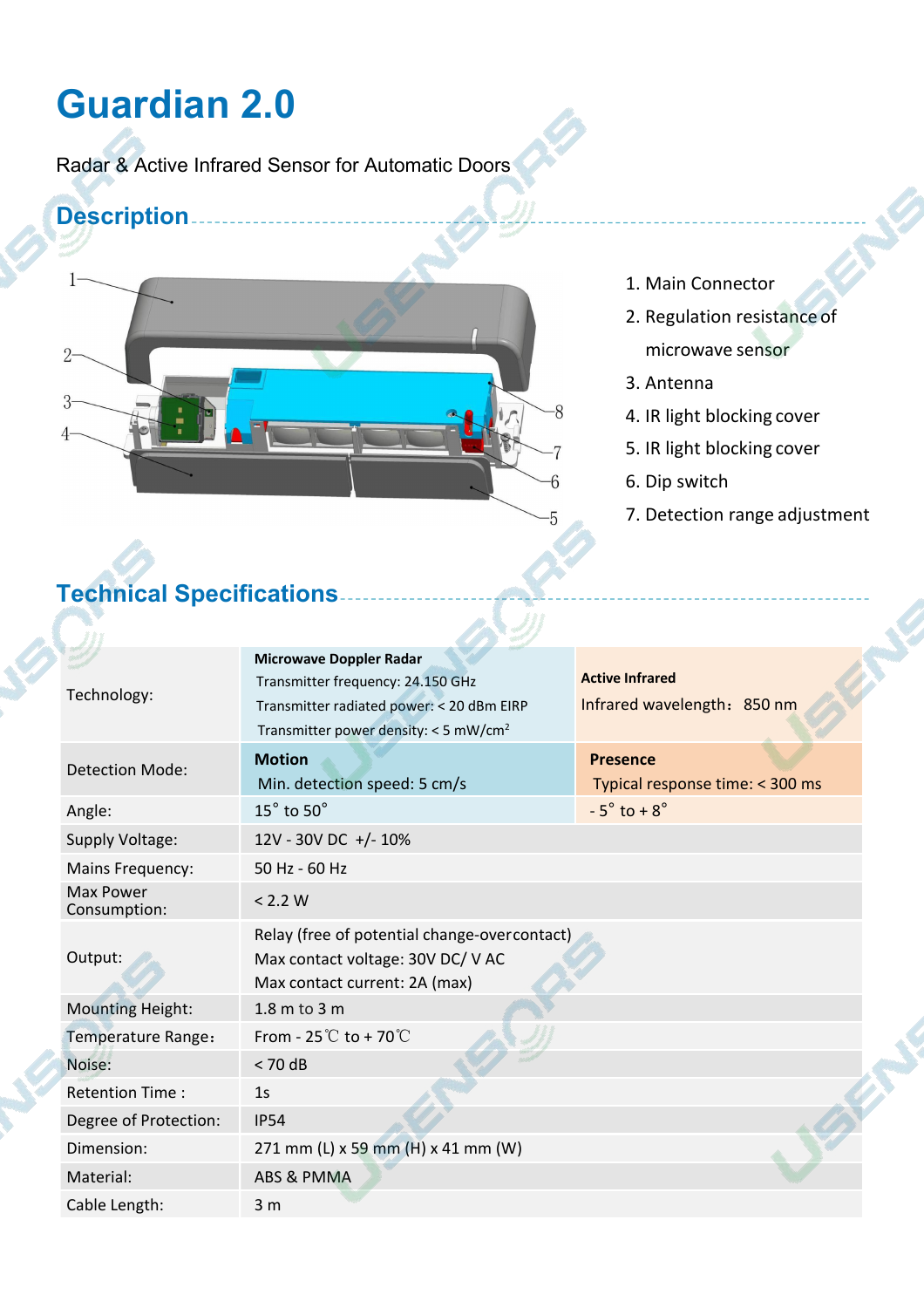#### 2. MOUNTING AND WIRING



## 3. RADAR DETECTION & ADJUSTMENT





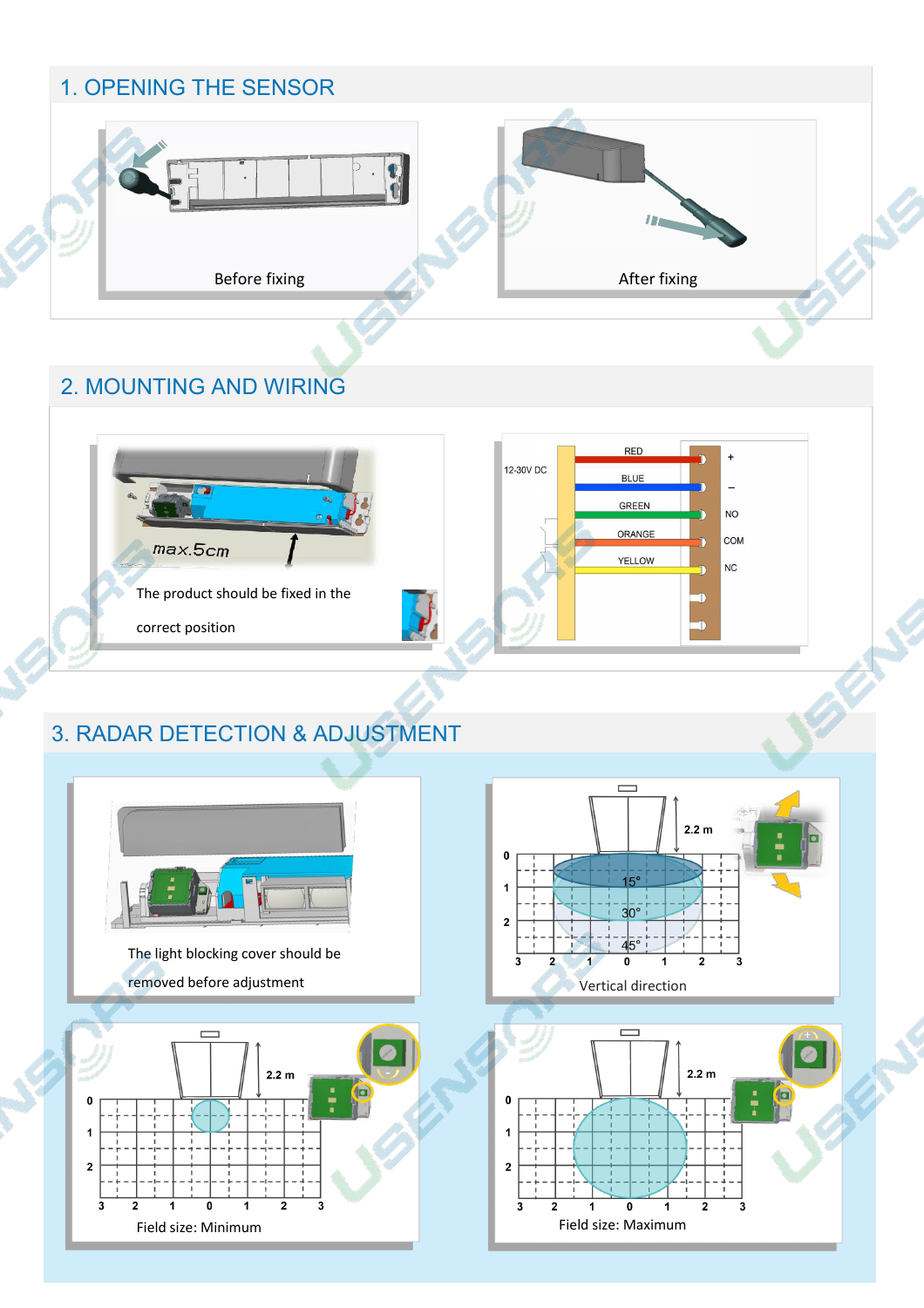

#### 5. FUNCTION SWITCHING





#### All in 0FF, not working





ON - enlarge Infrared detection range OFF - reduce Infrared detection range

ON - open motion mode OFF - close motion mode

ON - common mode OFF - unidirectional mode